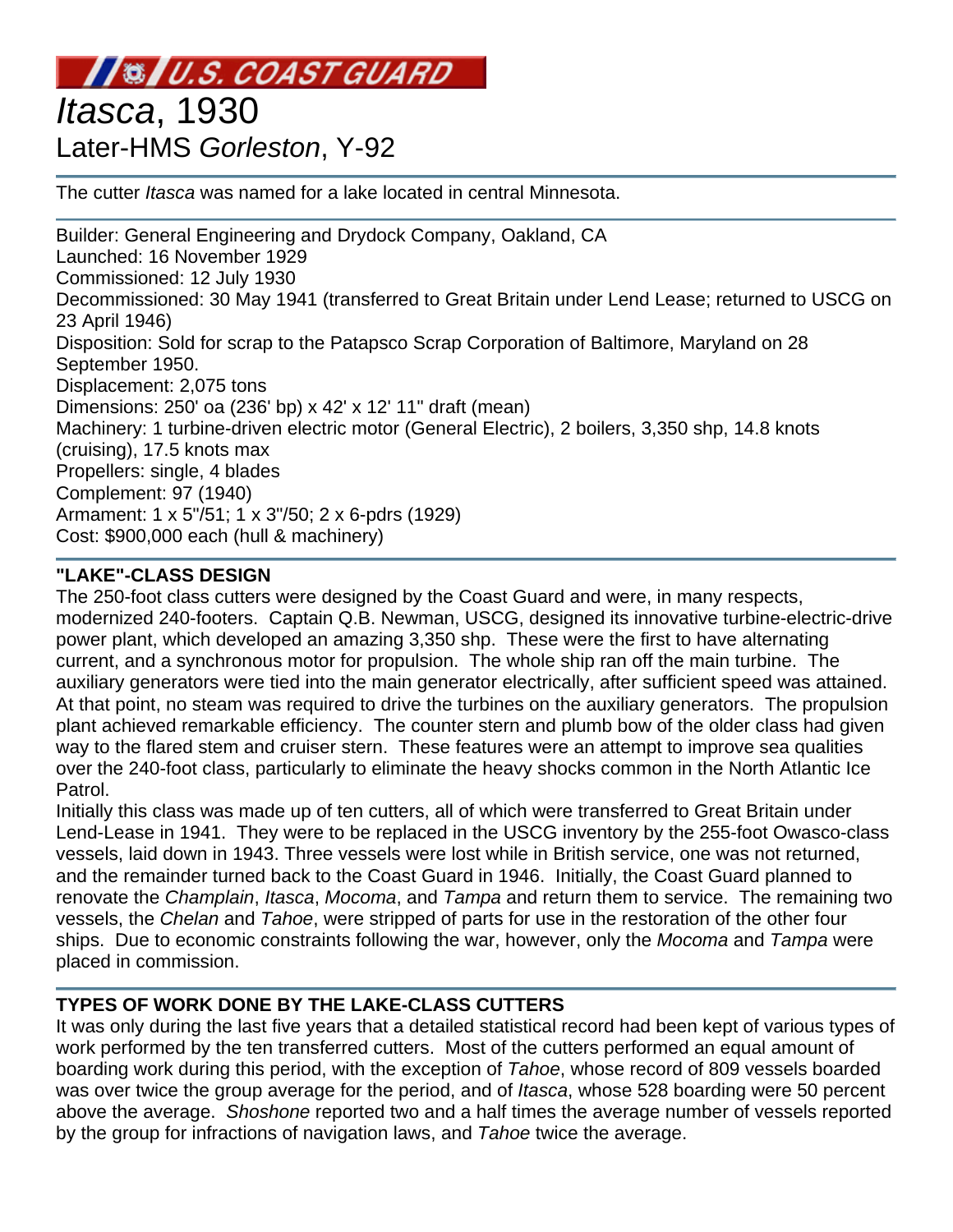*Sebago* led in derelicts destroyed, and *Chelan* in regattas patrolled. *Cayuga* and *Mendota* did the greatest amount of anti-smuggling patrol work, while *Itasca* and *Mendota* led in time devoted to assistance work. *Mendota* and *Pontchartrain* spent over twice the average number of hours in winter cruising, while *Shoshone*, *Itasca*, and *Chelan* did all of the Bering Sea Patrol work done by the group. *Champlain* and *Chelan* led in the International Ice Patrol activity, and *Cayuga* devoted more time than any of the rest to USCG Academy cadet practice cruises. *Tahoe* gave the greatest amount of time of any in the group to icebreaking.

### **CUTTER HISTORY:**

The new Coast Guard cutter *Itasca* was commissioned on 12 July 1930. Her most famous claim to notoriety began in June, 1937. On 10 June 1937, *Itasca* was ordered to proceed from Los Angeles to Honolulu for duty in connection with a cruise to the Equatorial Islands. She arrived in Honolulu on the 15th and made arrangements for guard duty, in connection with the projected flight across the Pacific of Amelia Earhart from Lae, New Guinea to Honolulu. On June 18th the cutter left Honolulu en route to Howland Island with a large number of temporary personnel, including Army and Navy officers, Department of the Interior employees, and two journalists. On the 24th she completed landing stores and equipment at Howland Island and proceeded to Baker Island, where she landed Interior Department personnel and stores. From 26-30 June she held a position off and on the lee side of Howland Island awaiting the arrival of the Earhart plane. During this period Interior Department personnel and technical aides were at work on runways and other precautionary work connected with the flight.

On 1 July verification was received from San Francisco that Amelia Earhart Putnam had departed Lae, New Guinea, at noon, Lae time, and was en route for Howland. On 2 July the cutter was in contact with the Earhart plane at 2:45 a.m. and intermittently thereafter. The early radio reception was poor. At 6:14 a.m., 2 July, the plane reported its position as 200 miles out of Howland. At daylight *Itasca* commenced laying a heavy smokescreen. At 6:45 a.m. the plane reported its position 100 miles out and at 7:42 a.m., it reported apparently over the island with gas running low, but as yet not sighting land. At 7:58 a.m. the plane reported circling and requested transmission on 7500 kcs for bearings. At 8:00 a.m. the plane reported reception of the cutter's signals, but was unable to obtain a minimum for a bearing. At 8:43 a.m. the plane reported being on line 157-337 and running north and south with no reference point given. The reception was excellent. At 9:00 a.m., there being no sign of the plane, the shore party returned to the ship, and at 10:40 a.m., it was assumed the plane was down and the cutter got under way at full speed to search the area.

The flying conditions within a radius of 40 miles of Howland Island were excellent with an east wind of 8 to 13 miles per hour, the sea smooth and ceiling unlimited as far as could be observed. The sun was rising clear and bright, with the island, the ship and the smoke screen in its glare. Visibility to the north and west was excellent to the horizon, but beyond that continuous banks of heavy cumulus clouds were visible. The plane's transmissions had indicated a flight through cloudy and overcast skies throughout the night and morning, and that dead reckoning distance had been accomplished. The plane's signal strength had been high and unchanged during the last hour of transmission, and its line of position had indicated that the dead reckoning had run correct. Throughout the proceeding night stellar navigating possibilities south and east of Howland and close to Howland had been excellent.

Due to the conditions which existed north and west of Howland and due to the fact that the plane obtained no fix during the latter part of its flight due to cloudy weather, it was assumed that the plane may have missed the smoke screen, ship or island visually due to their lying in the glare of the rising sun, and passed north of Howland some two hundred miles. It was further assumed that the line of position obtained was a sun" line, obtained when the plane emerged from the cloudy area north and west of Howland, and that it may have carried the line of position found along its line of flight for the period necessary for the navigator to work and plot his line of position not in excess of one hundred miles. From these assumptions it was deduced that the plane did not come down within a radius of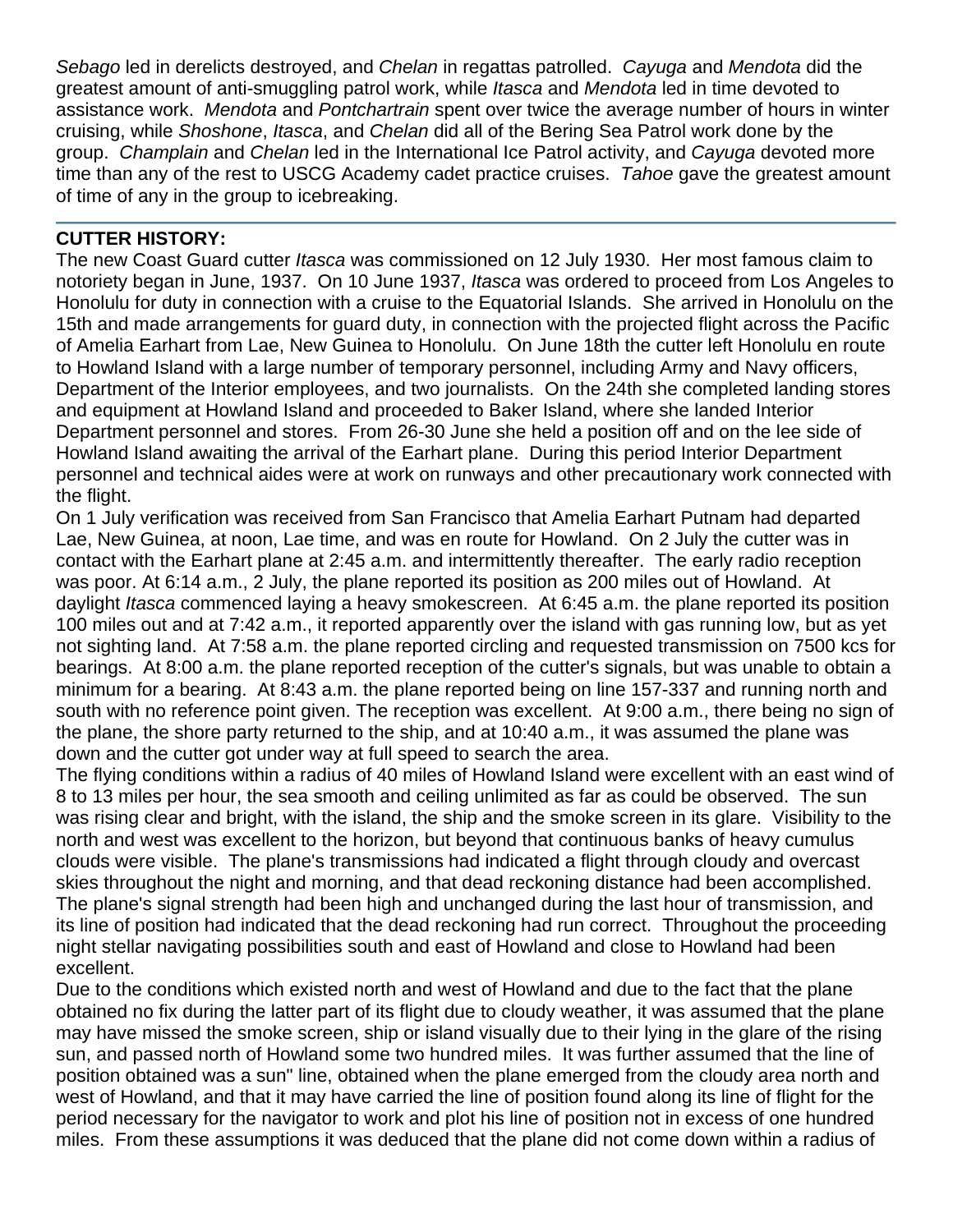forty miles of Howland Island. The most logical area of search, therefore, lay in a sector of a circle between forty and two hundred miles off the island and between bearings 337° and 45° true from it. Five of the personnel and a radio operator were left on the island in charge of high frequency radio direction apparatus to obtain bearings, if possible, on the plane. *Itasca* searched throughout the day to the northward of Howland Island and during the night of 2-3 July with searchlights, extra lookouts posted and all hands on the alert. Information received from San Francisco indicated that there was a possibility that the plane might use radio while on the water. It might also keep afloat a considerable time. It had an emergency rubber boat and plenty of emergency rations. Itasca had suggested to the Commander of the Hawaiian Section the desirability of a Navy seaplane assisting in the search from Pearl Harbor.

At 9:45 p.m. on 2 July, definite instructions were received from the Commandant of the 14th Naval District that *Itasca* be at Howland Island at daybreak on 3 July, to provide tender service for a plane which had left Pearl Harbor at 7:23 p.m. As the Navy plane was already in the air en route to Howland the search had to be abandoned temporarily. Arriving at Howland at 7:10 a.m., *Itasca* was informed nine minutes later that the Navy plane was turning back to base on account of extremely bad flying weather. The cutter, consequently, resumed its search northward of Howland throughout the 3rd. During the day San Francisco reported that four different radio stations at Los Angeles had reported receiving the Earhart position as 179° W with 1.6° N in doubt. Consequently, the cutter stood west to this position for the purpose of proving or disproving these reports.

From 4-16 July *Itasca* conducted a search for the missing plane which took her as far west as Tarawa Island (173° E 1.6° N), as far north as 5.6° N, and as far south as Arorai Island (177° E 2.6° S). At 2:42 a.m. on 5 July the Naval Radio Station at Wailupe intercepted a message that read: "281 North Howland Call KHAQQ Beyond North Don't Hold With Us Much Longer Above Water Shut Off."

The cutter stood north to the position indicated and advised all steamers in the vicinity. At 9:00 p.m. that night lights which had the appearance of flares were sighted to the northward and the cutter stood up to investigate. These lights had every indication of a bursting green rocket, but were finally attributed to a meteorological shower which was reported both by the Howland Island Station and USS *Swan*. On the 6th the cutter proceeded south and east to effect rendezvous with USS *Colorado* for refueling. This was accomplished at 6:38 a.m. on 7 July and, after conferring with the commanding officer of the Navy vessel, *Itasca* searched south and west of Baker Island from 8-10 July. On the 11th she proceeded under orders to Arorai (Hurd) Island in the Gilbert Group, where she arrived at 6:00 a.m. on 13 July. Officers who landed there failed to get any information regarding the plane from the natives, and the cutter then proceeded to Tamana (Rotcher) Island, where natives were also questioned with negative results. During the 14th the cutter visited Nauuki (Henderville) Island and Kuria (Woodle) Island, and on the 15th at 6:50 a.m. raised Tarawa Island, where no information of the Earhart plane was to be had nor had any wreckage been seen, although a definite lookout had been kept. On the 16th *Itasca* was relieved of further search duty while en route for Howland Island, where she stopped on the 18th, returning to Honolulu on the 24th.

The Coast Guard "Good Will Cruise" to Mexico, Panama, and the countries of Central America in 1940 was undertaken by *Itasca* and *Pandora*. The cruise was the outcome of a recommendation of the Interdepartmental Committee on Cooperation with the American Republics, and the itinerary, approved by the Department of State, included Mazatlan and Acapulco, Mexico; San Jose, Guatemala; La Libertad, El Salvador; Amapala, Honduras; Corinto, Nicaragua; Puntarenas, Costa Rica; Colon, Panama; Puerto Limon, Costa Rica; Cieba, Tela, and Puerto Cortes, Honduras; Puerto Barrios, Guatemala; and Vera Cruz, Mexico. The cruise began at Mazatlan, Mexico, on 15 January 1940, and was completed in Vera Cruz, Mexico, on 8 March 1940.

In ample time, before the scheduled arrival in each country, a letter was addressed to the head of the United States Mission, going into detail regarding the ships' entertaining facilities, the drills that could be held, and requesting assistance in arranging for rifle and pistol matches and baseball games. Visits in ports averaged only three days, but, due to the preparatory work conducted by Commander (E) Ellis Reed-Hill on a preliminary trip in August and September 1939 and the careful selection of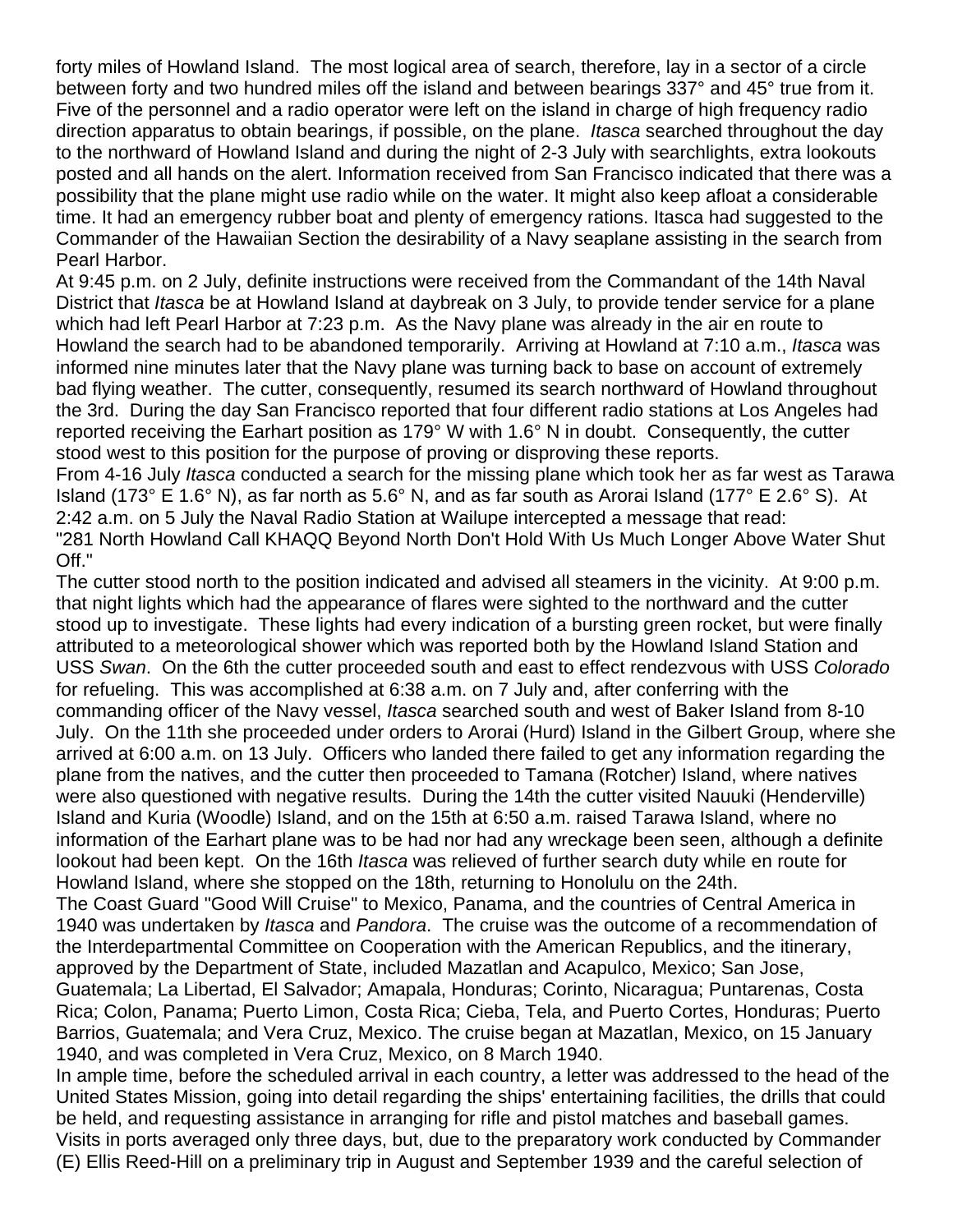competent officer personnel, the cruise was deemed a great success. Upon arrival in each port salutes were fired and calls were exchanged, and then, following plans already made, commissioned officers, baseball and rifle teams, and, where practicable, liberty parties were transported to the capitals by various means of transport, always furnished gratis by the government or other owners. Following calls by the cutters' officers on the higher government officials, our chiefs of missions held receptions and later the various governments entertained the officers, always in a handsome and most friendly manner. Baseball games were played at practically every stop, with a string of defeats going down the West Coast and wins coming up the East. Drills were held at each place with the breeches buoy, rigging the portable drill mast to the best advantage for spectacular effect, as in San Salvador where the drill was held at the athletic stadium and a man was "rescued" by the buoy from the top of the grandstand. When the shark danger was not too great, capsize drills were held, often alongside the ships while guests were being entertained aboard. At every place visited the cruise was well received and hospitably entertained with the most friendly spirit apparent, except possibly at Vera Cruz, where, amongst the older people, resentment for 1914 still seemed to exist. The officers and crew were imbued with the desire of demonstrating the friendly feeling of our Government and people for our Latin neighbors, and no unpleasant event occurred at any time to mar the visit. On 5 April 1941, President Roosevelt authorized the Secretary of the Treasury to transfer ten 250 foot cutters of the United States Coast Guard to the United Kingdom. This action was taken in accordance with the terms of the Act of 11 March 1941, (an Act to Promote the Defense of the United States). The President, having consulted with the Chief of Naval Operations and the Commandant of the Coast Guard, had found that the defense of the United Kingdom was vital to the defense of the United States, and that it would be in the interests of our national defense to transfer the ten cutters as defense articles under an agreement which had been duly concluded with His Majesty's Government.

The cutters in question had been built between the years 1928 and 1932. They were all 42-foot beam, 16-foot maximum draft and 1979 tons displacement. Five of them, the *Cayuga*, *Itasca*, *Saranac*, *Sebago*, and *Shoshone* were 3200 horsepower, and five of them, the *Champlain*, *Mendota*, *Chelan*, *Pontchartrain*, and *Tahoe*, were 3000 horsepower. They were all fuel oil burners of single screw, steel-hull construction, each with a speed of 16 knots per hour, driven by turbine electric power, and with a capacity of 90,500 gallons of fuel oil each. The *Cayuga* had a cruising radius at economical speed of 6,050 miles and all the others of 7,542 miles. At the maximum speed all but the *Itasca*, *Shoshone*, and *Mendota* had a cruising radius at maximum speed of 3,600 miles. These three had a cruising radius at maximum speed of 4,500 miles.

The ten cutters each had a complement under the Coast Guard of eight commissioned officers, four warrant officers and 85 enlisted men. During the fiscal year 1940 they had cruised an average of 20,705 miles each at an average annual cost of operation for each of \$186,029.00.

On 5 April 1941, the Commandant sent identical instructions to the commanding officers of each of the ten vessels that, when all armament had been installed and their vessels degaussed and calibrated, they were to report to the Commander of the New York District. Each vessel was to be prepared for delivery to the British following detailed instructions, and the actual transfer of command and delivery of each vessel was to be on a date designated by the Commander of the New York District. The delivery of the ten vessels was to be made at the Navy Yard, Brooklyn, NY and was to be as early as practicable, consistent with the readiness of the vessels and the availability of the relieving personnel. The vessels and equipment were to be delivered "as is" except as modified by Headquarters' orders or the following detailed instructions.

Prior to transfer of command and delivery of vessels, certain action was outlined. In these instructions each commander was to obliterate the ship's name from the hull by the removal of the letters and, also, the ship's name and service designation on all equipment, carefully repainting over surfaces after such removal. Records of public property and all other ship's records were to be complete as of delivery date. Quintuplicate priced invoices were to be prepared on all equipment; stores, including commissary stores and supplies, including ammunition, to be transferred with the vessel.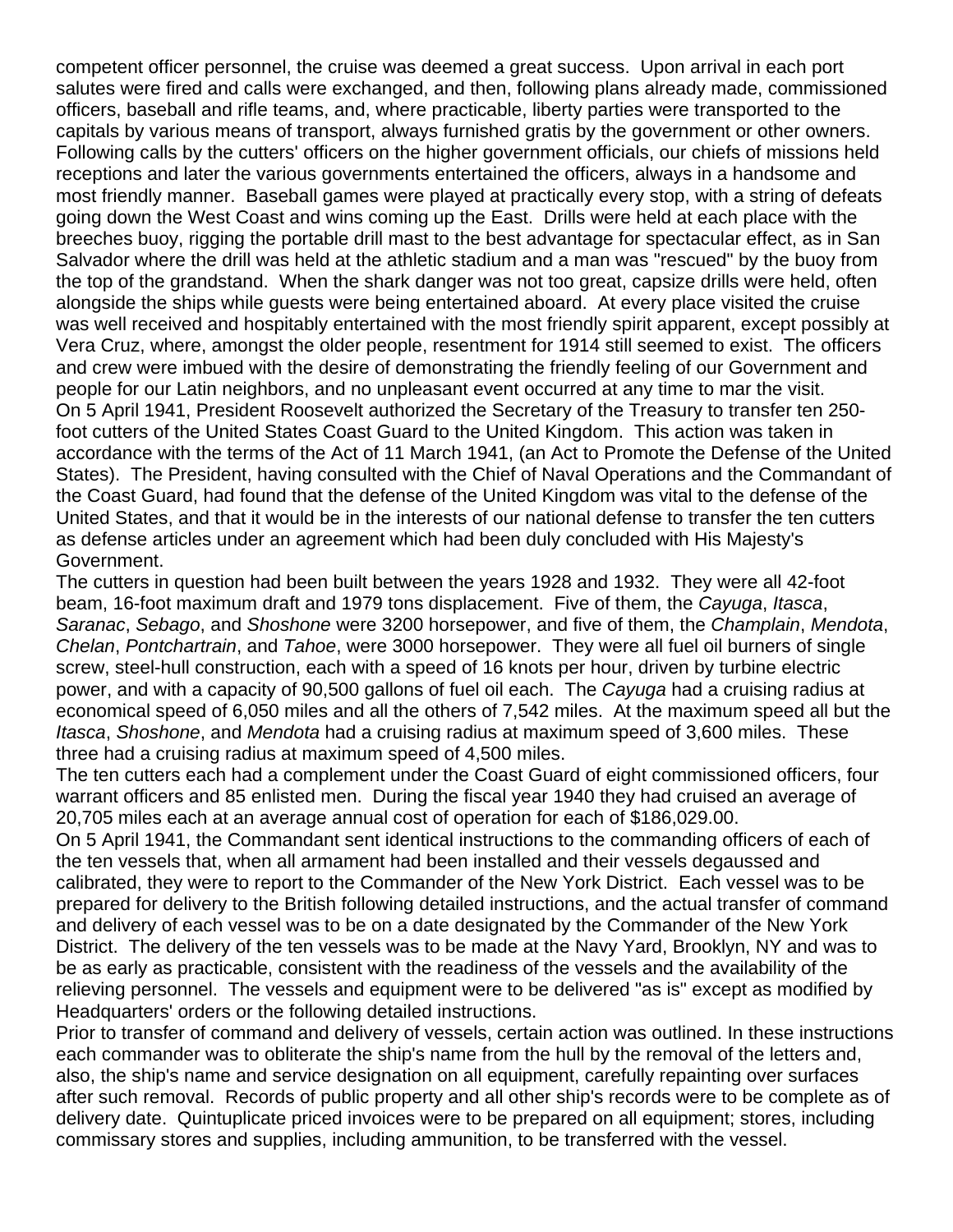After the arrival of each vessel in New York, the personnel was to be reduced to the minimum required under prevailing conditions, with surplus personnel to be transferred as directed by the Commander of the New York District. The commander of each vessel, however, was required to furnish competent details of men for the instruction and indoctrination of the British personnel relieving them. Personnel records, pay accounts and muster rolls were to be brought up to date and, together with publications and equipment, transferred as subsequently directed. Each vessel was to be fueled to capacity, with an adequate supply of lubricants taken on board, and fresh water tanks filled to capacity. All ship's accounts, including allotments, mess accounts, clothing and ship's service store were to be closed out.

During the period of transfer, the crews were to be mixed--Coast Guard and British, but all Coast Guard personnel were to be removed from the cutters prior to their final departure from a United States port. The Commander of the New York District was to designate in advance a date of transfer agreeable to the relieving British commanding officer. On that date the vessel and her equipment were to be delivered to the new British commanding officer, he was to be supplied with the priced invoices of equipment, stores and supplies to be transferred with the vessel, and his receipt obtained. All keys, including magazine keys, were to be turned over and receipted for.

There would follow the transfer of all Coast Guard personnel, except the special details required for instruction or indoctrination, such personnel to remain on board while in a United States port only as observers and without responsibility. A roster of such observers was to be submitted by each commanding officer to the Commander of the New York District. Each commanding officer was to report to the New York District Commander the time and date the transfer was affected, together with a statement that all instructions had been complied with. He was also to submit copies of all receipted invoices in triplicate for transmission to Headquarters.

Publications to be removed and forwarded to the issuing officer at Headquarters included *Coast Guard Regulations* with changes and circular letters, *Pay and Supply Instructions* with amendments, *Courts and Boards, Ordnance, Manual of Engineering Instructions, Bulletin of Engineering Information, U.S. Navy (Restricted)*, and *Communications* and *Uniform Regulations*. The same treatment was to be accorded all ship's files and records, except those necessary for the operation of the ship by the new command, including all engineering log books subsequent to June, 1940; the engineering letter file except letter DG-RR; all secret, confidential and restricted letters, publications, charts and devices, registered or non-registered; and boat number plates. To be forwarded to the district to which the vessel was permanently attached were all records and files pertaining to allotment ledger and pay accounts, after closure, including rough rolls, file copies of vouchers, allotment ledgers, schedules, etc.

To the Depot were to be shipped the bronze Coast Guard plaque that was located in the wardroom of each vessel, metal identifying letters on bows of boats and cast letters forming names of cutters located on the stern. To the New York Store, for issue upon Headquarters' authorization, were to go all uniform clothing, athletic equipment, broadcast receivers and spare parts, fictional and professional libraries, motion picture projectors, accessories and spare parts, motion picture cameras and accessories, photographic equipment and supplies, portable public address systems anti spare parts. Personnel instructions were to be destroyed. All articles transferred out of the ship were to be invoiced to the units to which they were forwarded.

By 9 April 1941, all machinery for the transfer had been set in motion, and the transfers were expected to take place in an orderly manner with Captain H. W. Dempwolf, USCG Commander at New York representing the Coast Guard, and Captain A.F.E. Palliser, RN, HMS *Malaya*, representing the British. Four cutters were on that date being painted the British war color by the United States Navy Yard, in accordance with the request of the British authorities, and, upon completion of the painting, these vessels would be in all respects ready for transfer.

The other six would follow along in accordance with the schedule as planned. Instruction and indoctrination of the British crew were to be made in Long Island Sound over a period of two weeks, after which it was expected that the British could take over the cutters and navigate them satisfactorily alone. Two Coast Guard officers, Lieutenant Commander H.E. Grogan and Lieutenant J. P. German,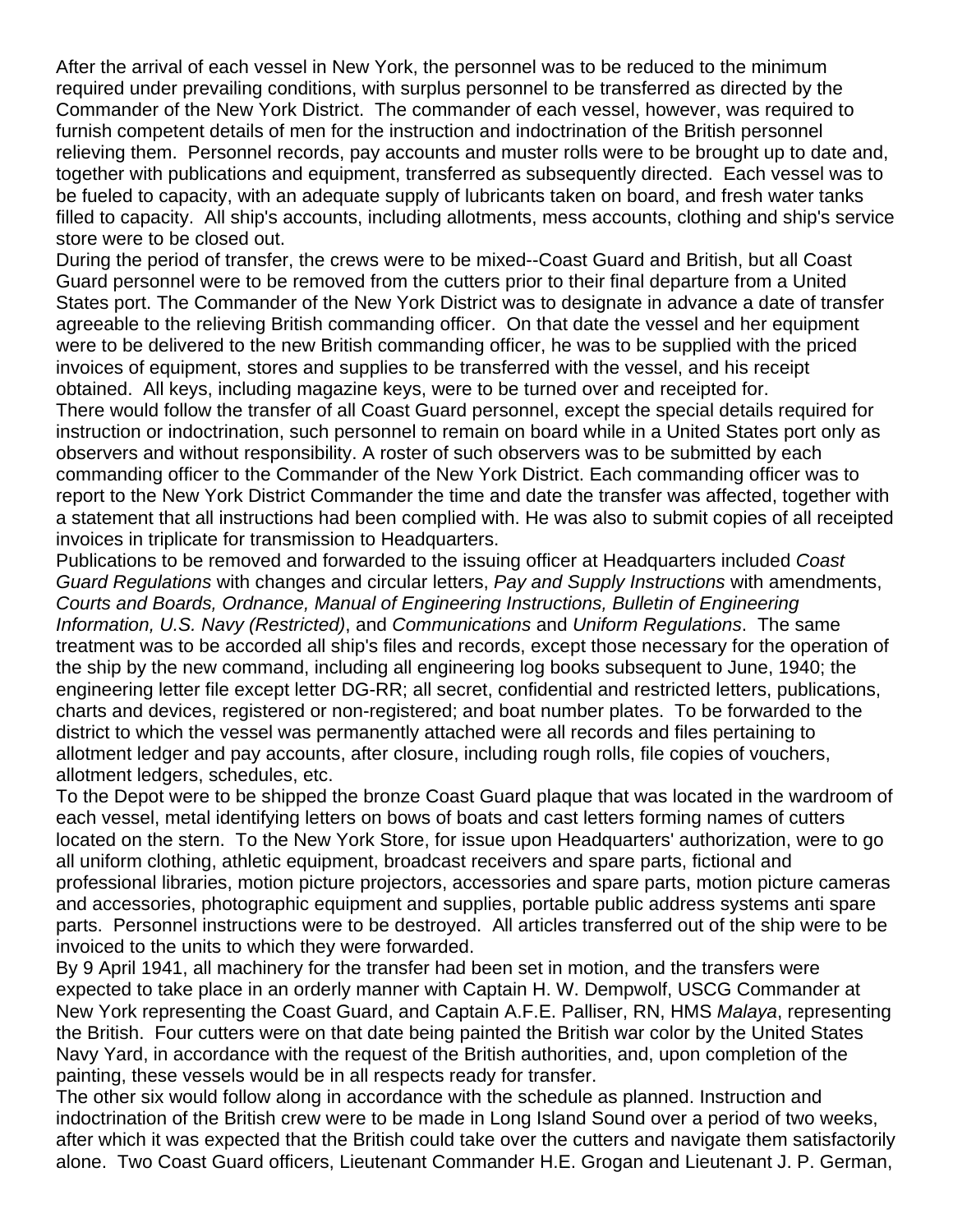Commanding Officer and Engineer Officer, respectively, of the *Pontchartrain*, were designated to act as liaison between commanding officers of the Coast Guard vessels and the relieving British commanding officers. On May 31, 1941, the last of the ten cutters, USCGC *Itasca* was turned over to the British and renamed HMS *Gorleston*.

She was returned to the United States on 23 April 1946. Her re-commissioning, however, was cancelled and she was sold 4 October 1950.

#### **PHOTOGRAPHS:**



**USCGC** *Itasca***; launching; 16 November 1929**